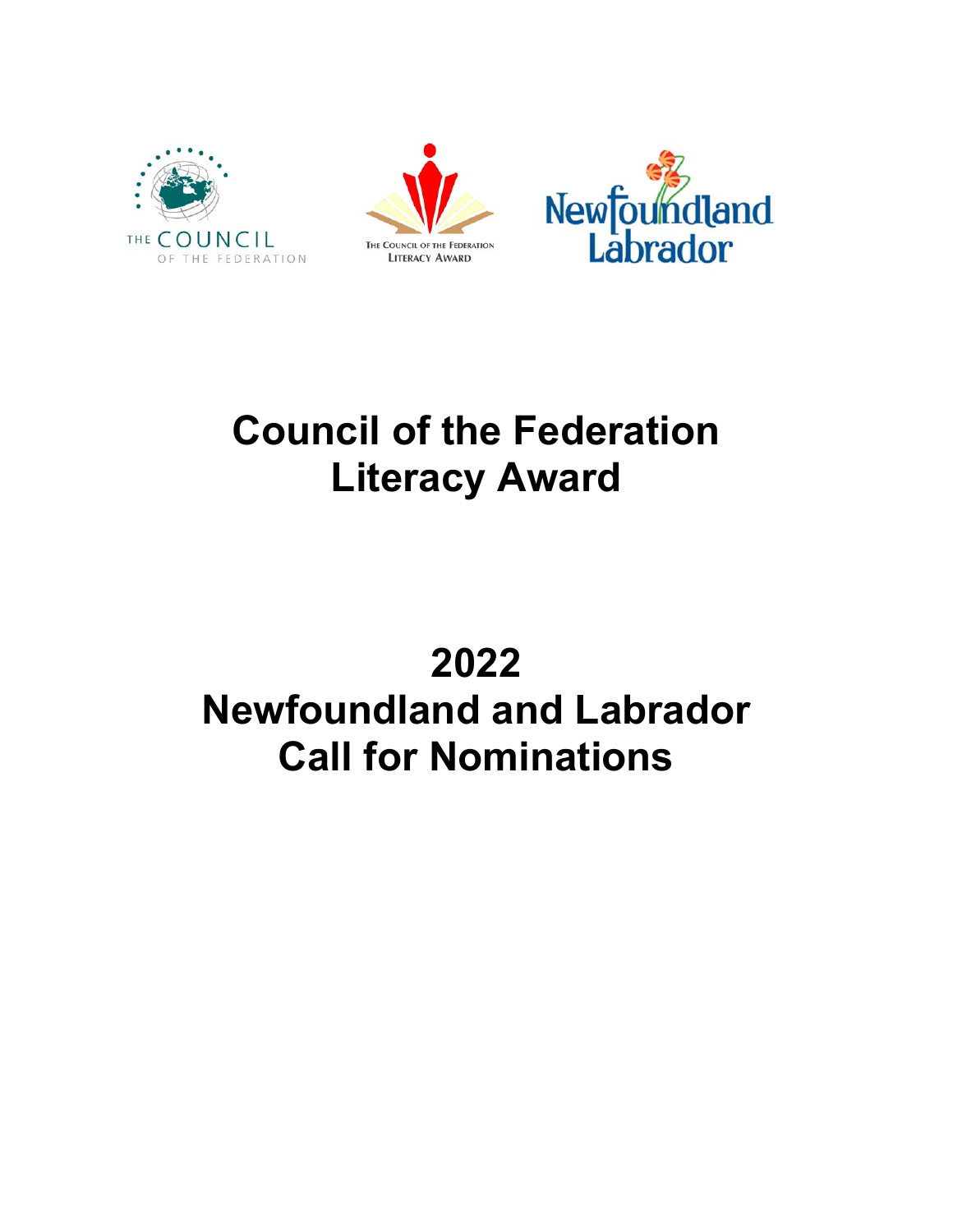#### **INTRODUCTION**

Literacy skills are the essential building blocks for the development of a vibrant society and economy. These foundational skills are embedded in activities in the home, school, community and workplace. There is a continuum of development ranging from learning to read through to reading to learn a variety of other skills and perspectives on life. At the end of this continuum is the complex set of skills necessary for daily life, employment, citizenship, and personal advancement and enjoyment in our modern and diverse society. Today, the broad definition of literacy includes a variety of skills: reading text, document use, writing, oral communications, numeracy, thinking skills, computer use, working with others and continuous learning.

It is clear that Canada's provinces and territories are repositories of innovative principles, practices and programs that reflect the very highest ideals in literacy best practices, and serve the varying needs of many different types of learners.

The Council of the Federation (established in 2003 by the 13 Premiers in Canada to acknowledge the leadership role that provinces and territories play in revitalizing the Canadian federation) has identified a number of key initiatives of importance to Canadians, one of which is literacy. In order to bring recognition to achievements in literacy in every province and territory, Premiers, in July 2004, agreed to create a Council of the Federation Literacy Award. The award recognizes outstanding achievement, innovative practice and excellence in literacy. Beginning in 2005, 13 Council of the Federation Literacy medallions have been presented annually, one for each province and territory. The Council of the Federation Literacy Award covers the entire spectrum of the field, including family, Indigenous, health, workplace and community literacy and is given to recognize the excellence of educators, volunteers, learners, community organizations (including non-governmental organizations) and businesses in each province and territory.

#### **NEWFOUNDLAND AND LABRADOR AWARD**

For 2022, Newfoundland and Labrador nominations for the Council of the Federation Literacy Award are being accepted for the category of **Adult Literacy Learner.** This award category is for people who have faced difficulties in life because they could not read or write well in English. They have taken steps to improve their reading and writing skills, and this has helped to better their lives and prepare them for post-secondary education and/or employment.

The Newfoundland and Labrador award will be presented in **fall 2022**. The winner will receive a Council of the Federation Literacy Award engraved medallion and a certificate signed by the Premier. Nominations are now open, so please take this opportunity to tell us about an Adult Literacy Learner who has demonstrated excellence and leadership in the field of adult literacy.

The Council of the Federation will announce the award recipients for each province and territory in a news release in September 2022.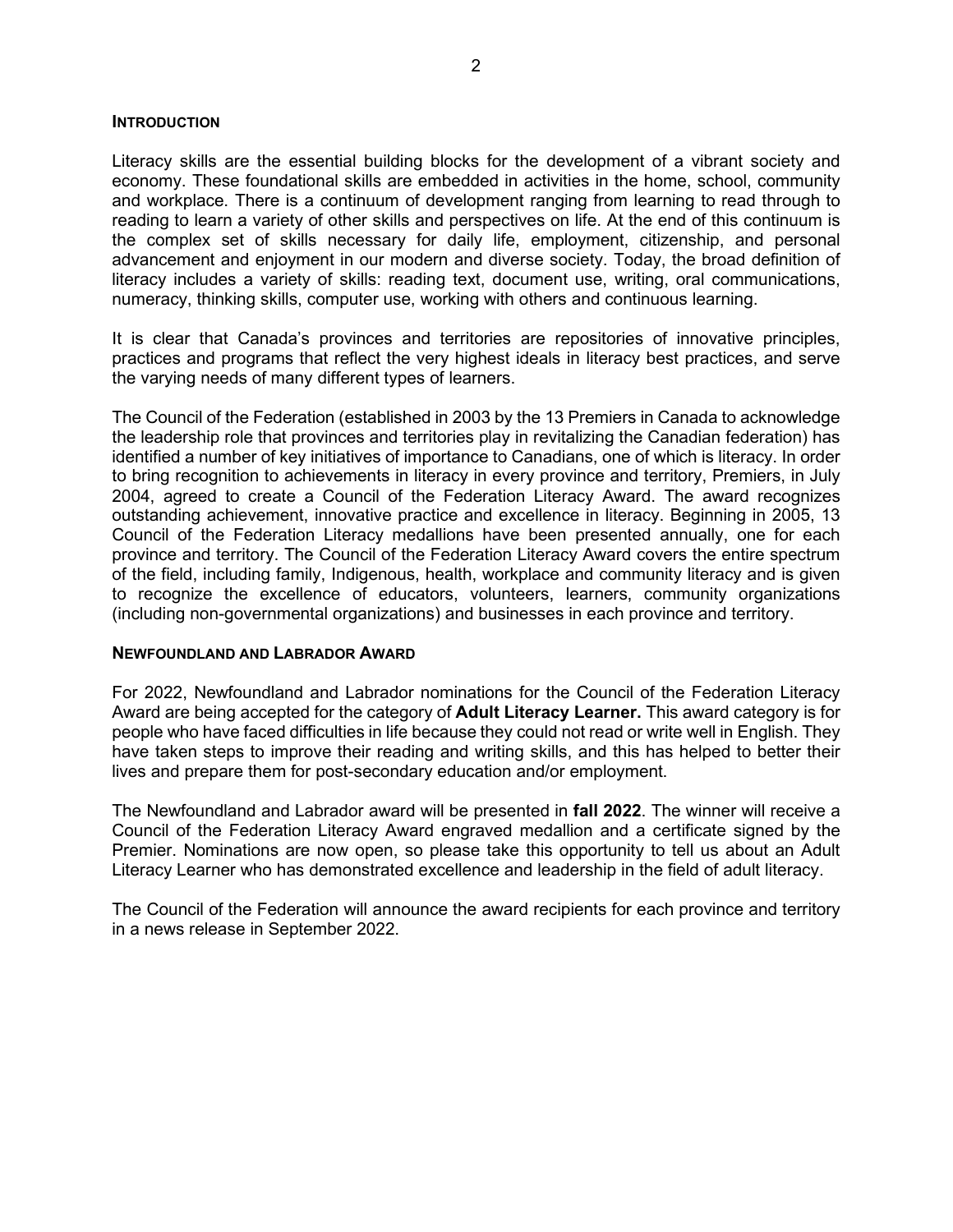#### **GENERAL ELIGIBILITY**

Anyone may nominate an individual and nominees may also nominate themselves. Nominees in the Adult Literacy Learner category **must** meet all of the following criteria to be eligible for consideration:

- 1. Nominees must be a resident of Newfoundland and Labrador;
- 2. Nominees must be 18 years of age or older;
- 3. Nominees must have participated in an adult basic literacy, workplace literacy or Adult Basic Education program for at least six months; and
- 4. Nominees must have signed the nomination form included in this package, indicating their consent.

Past winners are not eligible.

#### **SUBMISSION REQUIREMENTS**

Submission packages **must** contain **ALL** of the following:

- 1. A clear and detailed **rationale letter** outlining why the nominee should be considered for this award. This letter **must** be written by the nominee.
	- The rationale letter **must** be a maximum of 3 pages in length and typed (double-spaced) or clearly hand-written in dark ink on letter-sized (8.5"x11") white stationary.
	- Pages should be numbered.
	- The rationale letter **must** include answers to the following questions about the nominee:
		- *a) What was your life like before you improved your literacy skills? Did you have any problems and challenges because of your difficulty with reading and/or writing?*
		- *b) Why did you decide to improve your literacy skills?*
		- *c) How did you get help? Which program did you join? When did you join? Are you still enrolled or did you complete it?*
		- *d) Describe what it was like to improve your reading and writing skills. How did the instructors and/or tutors help you? Give some examples of your experiences while enrolled in the program.*
		- *e) How has improving your literacy skills changed your life? What things do you enjoy doing now that you could not do before? How has it helped you do new things for yourself, your family, your employer and/or your community?*
		- *f) How has improving your literacy skills prepared you for post-secondary education and/or employment?*
		- *g) Have you helped and encouraged others to participate in an adult literacy program? If so, how?*
- 2. **Two letters of support** that show why the nominee deserves the award.
	- At least one support letter **must** be from the nominee's instructor or tutor.
	- Each support letter **must** be a maximum of 1 page in length, typed or clearly hand-written in dark ink.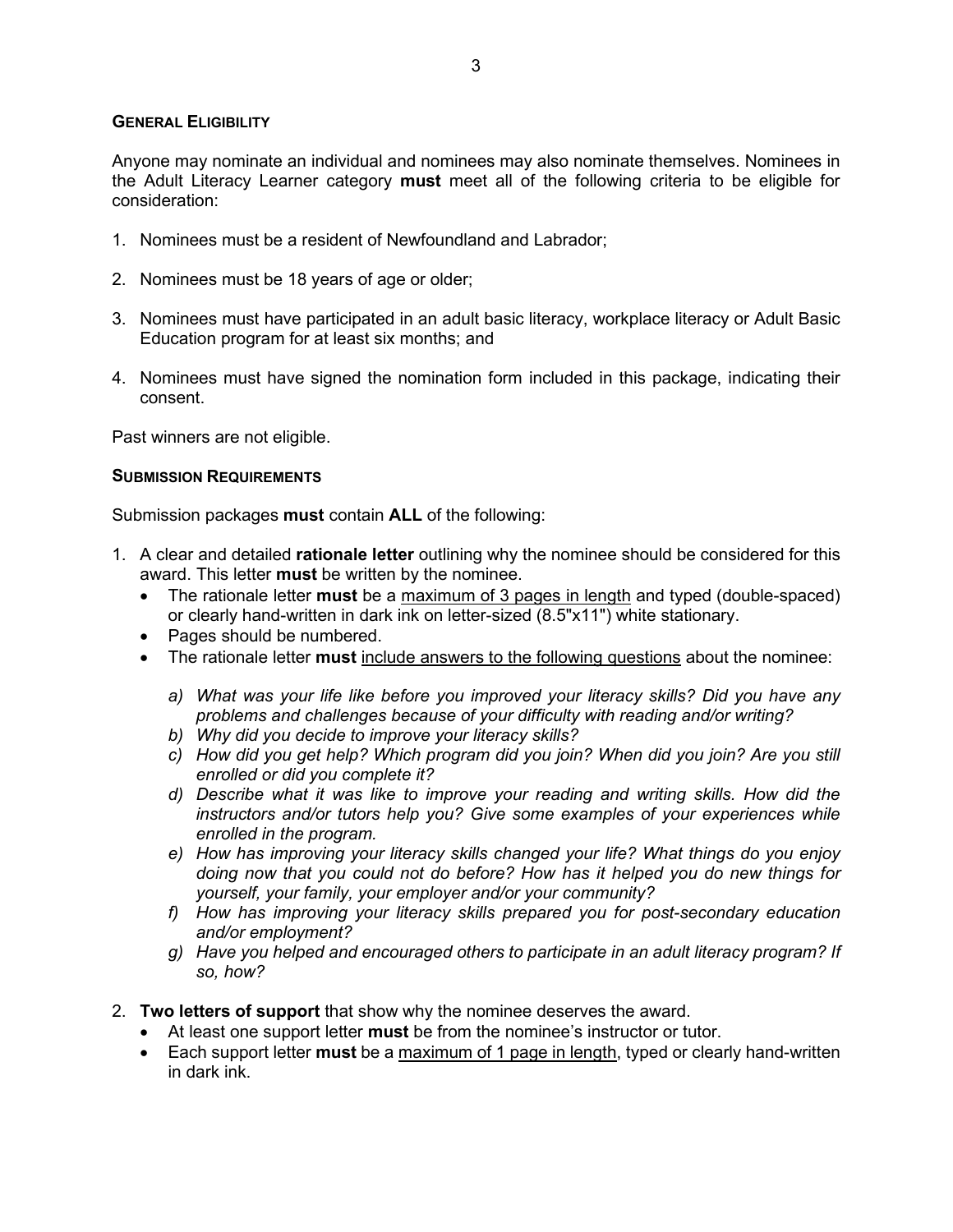- 3. A completed and signed **nomination form** (found at the end of this nomination package).
	- The nomination cannot be considered unless the nomination form is signed by the nominee, thereby indicating their consent.

The **completed nomination form** from this package (signed by the nominee) must be attached to the front of the submission package. The **rationale letter** outlining why the nominee should be considered for the award and the **two letters of support** must be attached to the back of the submission.

### **AWARD RULES**

The completed and signed nomination form **must** accompany each submission. A selection committee will evaluate all submissions based on the eligibility criteria and submission requirements outlined in this nomination package. Entries will be assessed solely on the content and quality of the written submission. Decisions are final.

Do not send books, videos, or other such materials.

Submissions will not be returned.

The nomination package may be submitted using **ONE** of the following methods by **May 31, 2022**:

• Electronically by 11:59 p.m. on May 31, 2022 (with the nomination form signed and scanned) to [heatherlegge@gov.nl.ca](mailto:heatherlegge@gov.nl.ca)

**OR**

• Couriered by 4:30 p.m. on May 31, 2022 to: COF Literacy Award Selection Committee c/o Literacy and Institutional Services Division Department of Education Attention: Heather Legge, Program and Policy Development Specialist 3rd Floor, West Block, Confederation Building 100 Prince Philip Drive St. John's, NL, A1B 4J6

## **OR**

• Canada Post mail (postmarked by May 31, 2022) to: COF Literacy Award Selection Committee c/o Literacy and Institutional Services Division Department of Education Attention: Heather Legge, Program and Policy Development Specialist 3rd Floor, West Block, Confederation Building P.O. Box 8700 St. John's, NL, A1B 4J6

**Please note:** Late submissions or submissions without completed nomination forms (signed by the nominee) cannot be accepted.